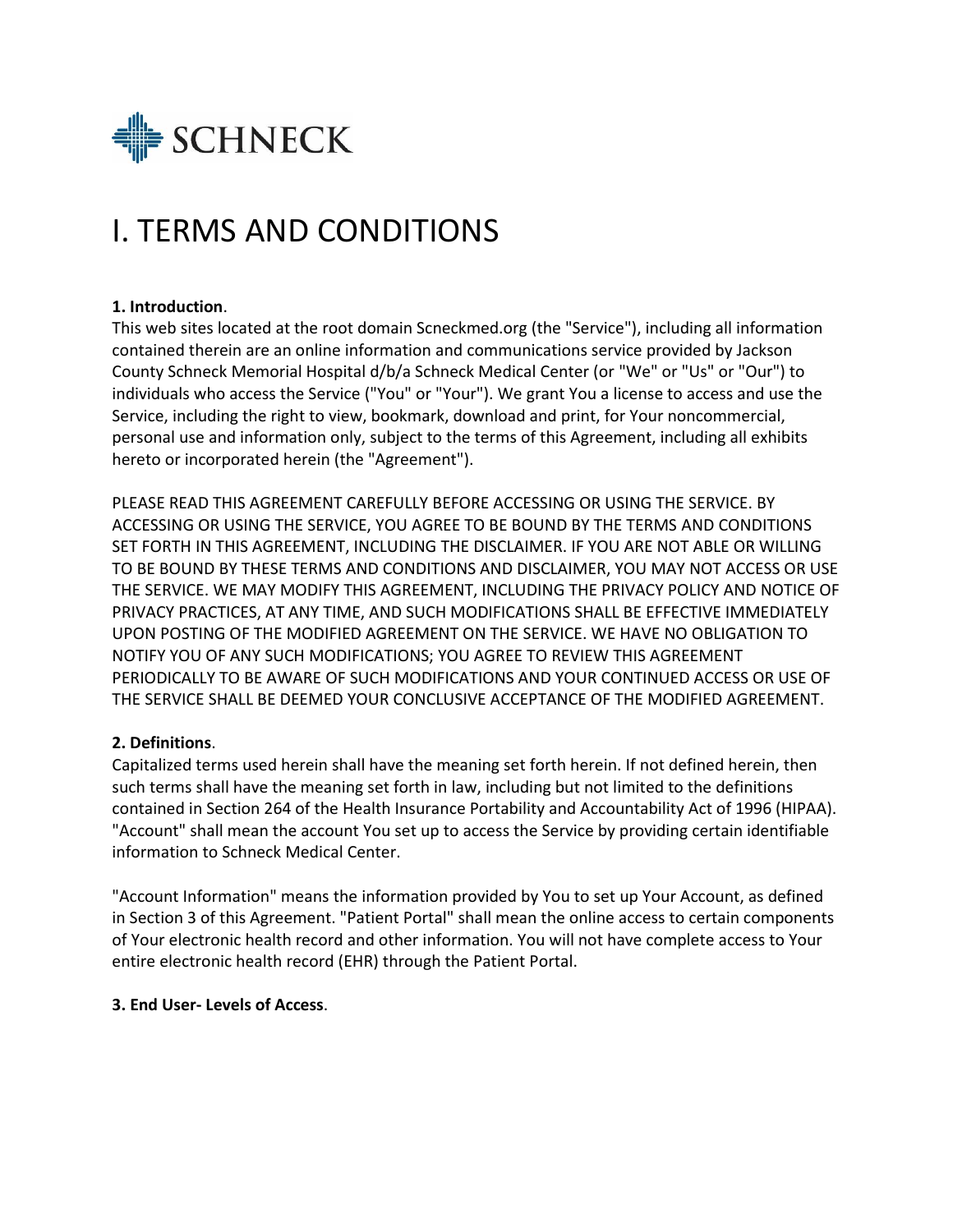The Service contains several different features. You may choose to access all or some of these features. Some features of the Service may be utilized without creating an Account with the Service. Some features of the Service require that You set up an Account by choosing a username and password, along with certain other information ("Account Information"). You must select a confidential password and maintain that password in a confidential and secure manner. You agree We shall have no liability for inappropriate access to or use of information accessible via the Patient Portal if such access or use is the result of third party access to or guessing of Your password. Consistent with the current industry practices, We may require that You establish multiple accounts for different purposes (e.g., one account to participate in discussion boards and a different account to access the Patient Portal). Further, We may require verification of end user identity through multiple devices or impose additional security procedures as We deem appropriate. If You believe that the confidentiality of Your password to Your Account has been compromised, it is Your responsibility to change to a new password. Further, if You believe Your Account has been inappropriately accessed, You may contact Us at 812-523-7888.

a. **General**. You may access the content of the Service, including certain clinical content, without registering or setting up an Account. These features include, but are not limited to, general information about Schneck Medical Center, and general clinical content.

b. **Email List**. You may register on the Service to receive emails and other electronic notices and communications from Schneck Medical Center. Registration for electronic communications may not require setting up an Account. When You register for electronic communications, We may require certain personal information, including but not limited to: email address, first and last name, zip code, date of birth, gender and other information related to the particular service You are requesting. Our use of this information is subject to Our then-current Privacy Policy. If You wish to unsubscribe from the electronic communication, then You may do so by using the mechanism included in the communication. If no mechanism is included in the electronic communication, then You may forward the communication to the Notice address indicated herein and indicate Your desire to be removed from the mailing list.

c. **Online Bill Pay**. When you create an Account within the Service, you may choose to utilize the Online Bill Pay function. The Online Bill Pay function may only be used by You to pay bills for You and for individuals for whom You are the medical guardian. You understand that the Online Bill Pay function is not managed by Schneck Medical Center, but is rather operated by a third party provider. YOUR USE OF THE ONLINE BILL PAY SERVICES IS CONDITIONED ON YOUR ACCEPTANCE OF THE TERMS OF USE FOR THE THIRD PARTY PROVIDER.

e. **Patient Portal**. Provided You have received Treatment from Us or one of Our allied health professionals, You may choose to set up an Account and request access to the Patient Portal. The Patient Portal is intended as a secure online means for You to access additional services provided by us, portions of Your electronic health record, and to obtain other medical information from Us and Your physician. The amount of access you will have to the electronic health record maintained by Your Physician depends on if the physician has interconnected with Us and what type of electronic health record system Your physician uses. Your Patient Portal Account provides access to portions of the EHR and may also allow you to submit additional information which may be made available to Your health care providers and stores Your personal health information online, including health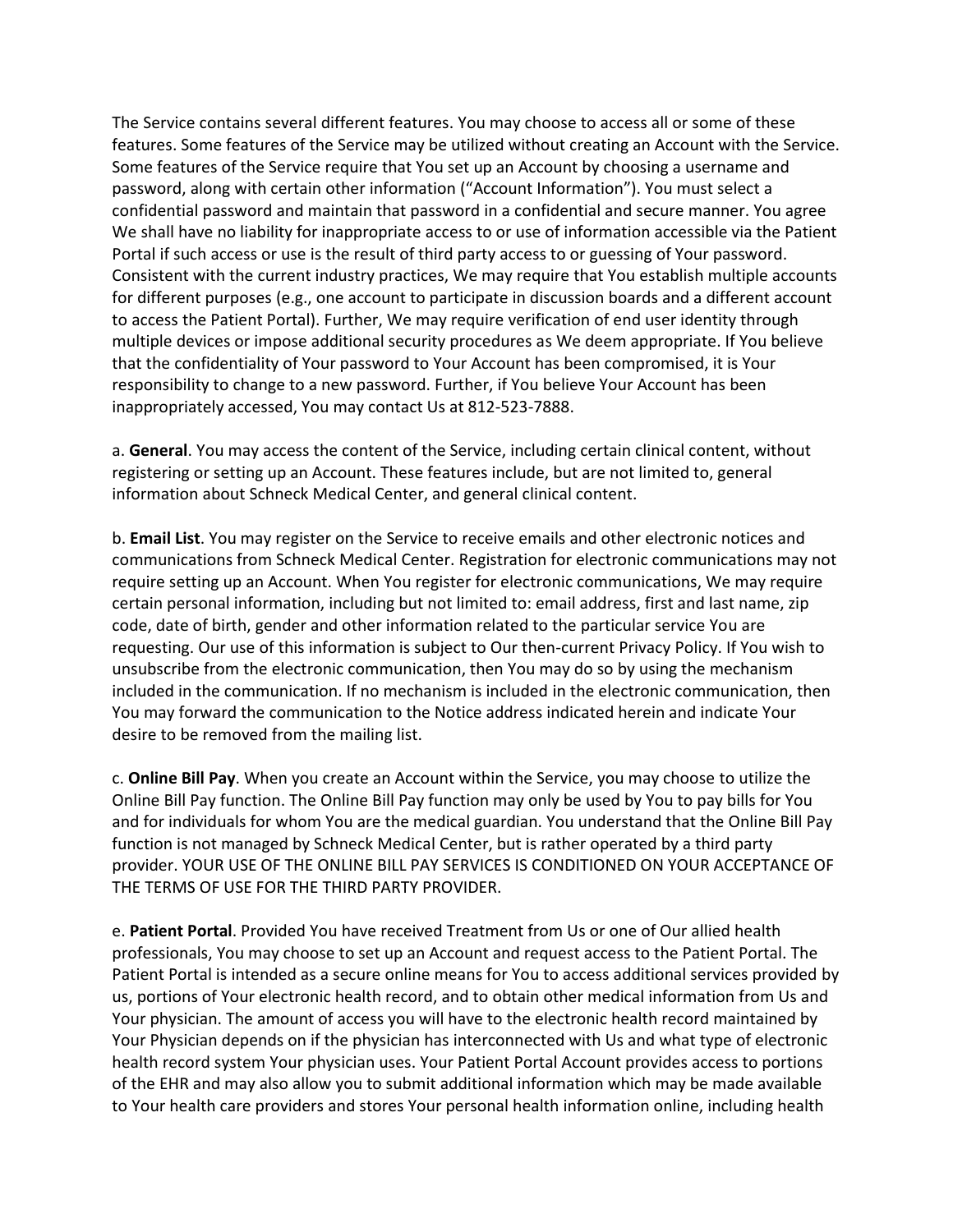condition, allergies, and medications. Any information provided to the Patient Portal becomes a part of Your Patient Portal Account and may be incorporated into Your EHR. You agree to provide accurate information for Your record, to periodically review such information, and to update such information as needed. If You share Your Patient Portal user name and password with another person, this will allow that person to see your confidential medical information. Schneck Medical Center has no responsibility concerning any breach of Your confidential medical information due to Your sharing or losing Your Account Information. The Patient Portal is a free service and should not be relied on as a permanent copy of Your treatment in the case of an emergency. IF YOU SHOULD EXPERIENCE AN EMERGENCY, YOU SHOULD IMMEDIATELY SEEK APPROPRIATE EMERGENCY CARE OR CALL 911.

## **4. Minors and Guardians**.

You must be an individual at least thirteen (13) years of age to access the Service and to set up a general Account. You must be at least eighteen (18) years of age, to set up an Account that allows access to the Patient Portal. Schneck Medical Center will allow users younger than these ages to access the Service and/or the Patient Portal upon verifiable parental consent. Parents and/or guardians will be permitted to view, delete, or correct information on his/her child or protected person. Individuals who are seeking proxy access to a patient record should contact Schneck Health Information Services, 411 West Tipton Street, Seymour, Indiana 47274 to obtain proxy access. Access by parents/guardians to patient information may be suspended automatically upon the patient turning 18 and can be reinstated upon request. Our website provides medical information which may include information on reproductive health and other information that parents or guardians may wish to assist their children or protected persons in understanding. Pursuant to 47 U.S.C. Section 230(d), as amended, We hereby notify You that parental control protections are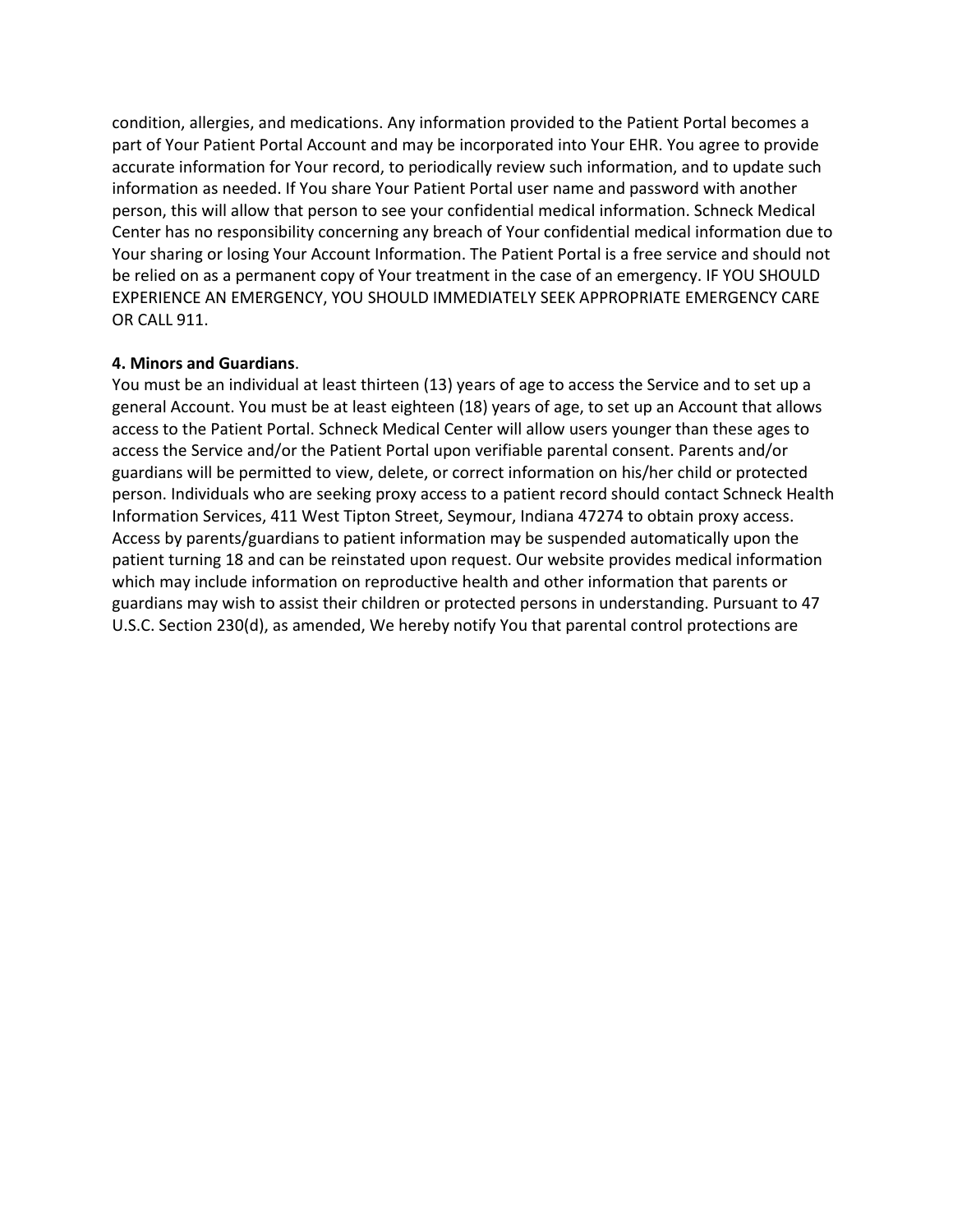material that is harmful to minors. Information is available at www.netparents.org/parentstips/browsers.htm.

### **5. Indiana**.

Your license to use the Service is predicated on you accessing the Services solely while residing in Indiana and is subject to Your physical presence in the State of Indiana. You are expressly prohibited from accessing any portions of the website and Services, except the web page located at the root domain and this Agreement, from locations outside of the geographic boundaries of the State of Indiana. You expressly waive the application of and protection set forth in any foreign law and agree that Your access to the Services is subject to the laws of the State of Indiana and the United States of America. Those who choose to access the Service from other locations do so at their own risk, and are responsible for compliance with local laws, to the extent local laws are applicable.

#### **6. Intellectual Property**.

a. **License and Copyright**. The entire contents of the Service are copyrighted as a collective work under the United States and other copyright laws. Schneck Medical Center holds the copyright in the collective work. The collective work includes works, which are the property of Schneck Medical Center's licensors, which are also protected by copyright and other intellectual property laws. Except where Your use constitutes "fair use" under copyright law, or if such use is for Your own non-commercial use, You may not otherwise use, download, upload, copy, print, display, perform, reproduce, publish, license, post, transmit or distribute any information from the Service in whole or in part without the express written authorization of Schneck Medical Center. You agree not to change or delete any proprietary notices from materials downloaded from the Service.

You agree to grant to Schneck Medical Center a non-exclusive, worldwide, royalty-free, perpetual license, with the right to sublicense, to reproduce, distribute, transmit, create derivative works of, publicly display and publicly perform any materials and other information (including, without limitation, ideas contained therein for new or improved products or services) You submit to or created while using the Service (e.g., in chat rooms, discussion boards, forums and other communities) by any means and in any media now known or hereafter developed. You agree that You shall have no recourse against Schneck Medical Center for any alleged or actual infringement or misappropriation of any proprietary right in Your communication to us.

Any and all trademarks and service marks appearing on the Service are trademarks owned by, or duly licensed to, Schneck Medical Center or any of its affiliates, as well as its business partners. Any unauthorized use of these trademarks is strictly prohibited without the express written permission of Schneck Medical Center.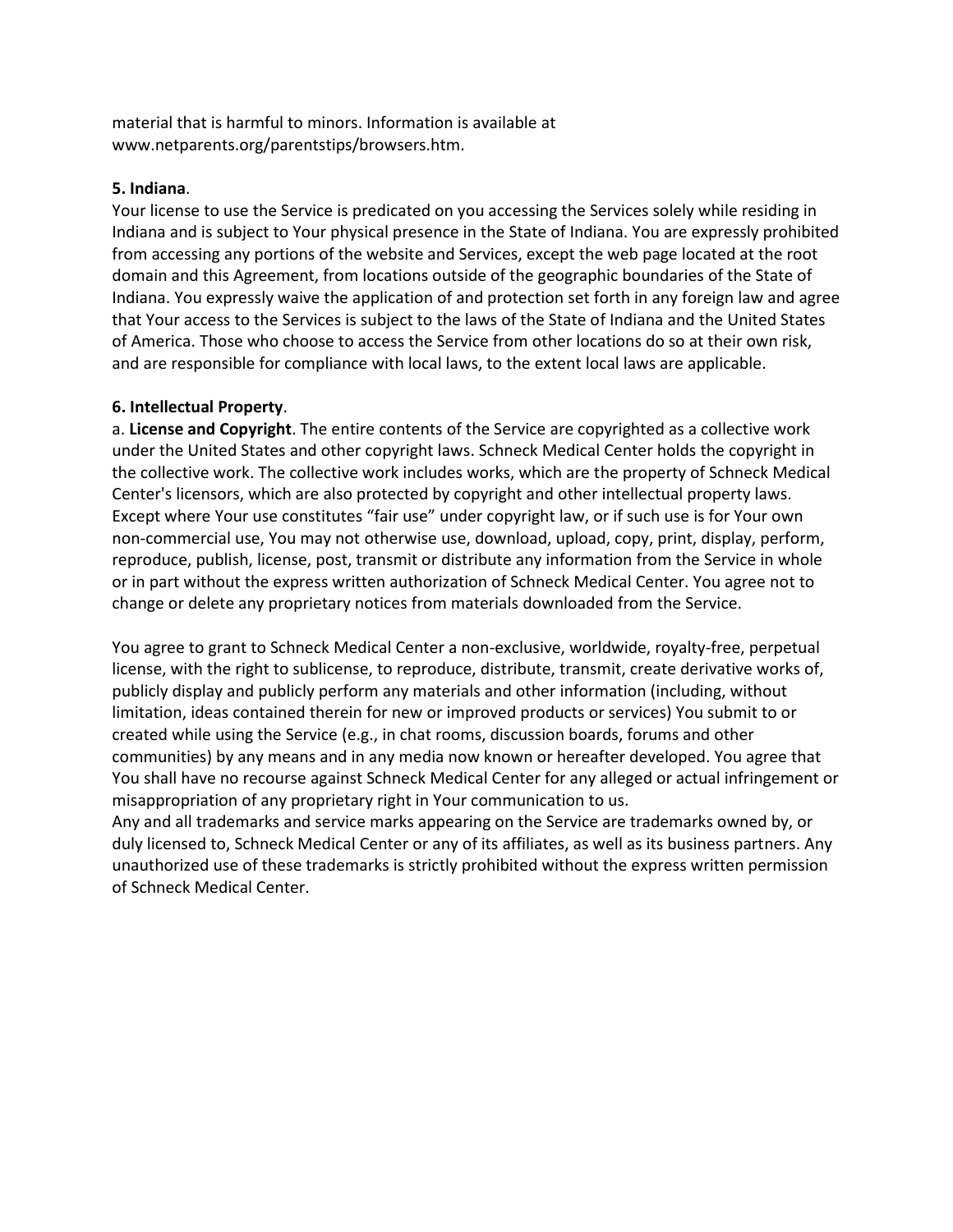b. **Digital Millennium Copyright Act**. If You have any copyright concerns about any materials posted on this Service by others, including content posted to Discussion Boards, please let Us know. We comply with the provisions of the Digital Millennium Copyright Act applicable to Internet service providers (17 U.S.C. § 512). Please provide Us with written notice ("Notice") by contacting Our Designated Copyright Agent at the following address:

Schneck Medical Center Attn: Compliance Officer 411 West Tipton Street Seymour, IN 47274 (800)808-3198 compliance@schneckmed.org

To be effective, the Notice must include the following:

i. A physical or electronic signature of the owner, or a person authorized to act on behalf of the owner ("Complaining Party") of an exclusive right that is allegedly being infringed upon;

ii. Information reasonably sufficient to permit Schneck Medical Center to contact the Complaining Party, such as an address, telephone number, and if available, an electronic mail address;

iii. Identification of the allegedly infringing material on the Service ("Infringing Material"), and information reasonably sufficient to permit Schneck Medical Center to locate such material on the Service;

iv. Identification of the copyrighted work claimed to have been infringed upon ("Infringed Material"), or a list of each copyrighted work claimed to have been infringed (please be specific as to which Infringing Material is infringing on which Infringed Material);

v. A statement that the Complaining Party has a good faith belief that use of Infringing Material in the manner complained of is not authorized by the copyright owner, its agent, or the law; and

vi. A statement that the information in the Notice is accurate, and under penalty of perjury, that the Complaining Party is the owner or is authorized to act on behalf of the owner of an exclusive right that is allegedly infringed.

c. **Third Party Websites and Third Party Rights**. As a convenience to you, the Service contains links to other third party sites that may offer useful information. We do not have any control over the third parties or how such third parties may collect and use Your information. THIS AGREEMENT, AND THE PRIVACY POLICY, DOES NOT APPLY TO THIRD PARTY SITES. We are not responsible for the content or security of third party sites. You should carefully review the terms of any third party sites you visit, as those terms may be different from this Agreement.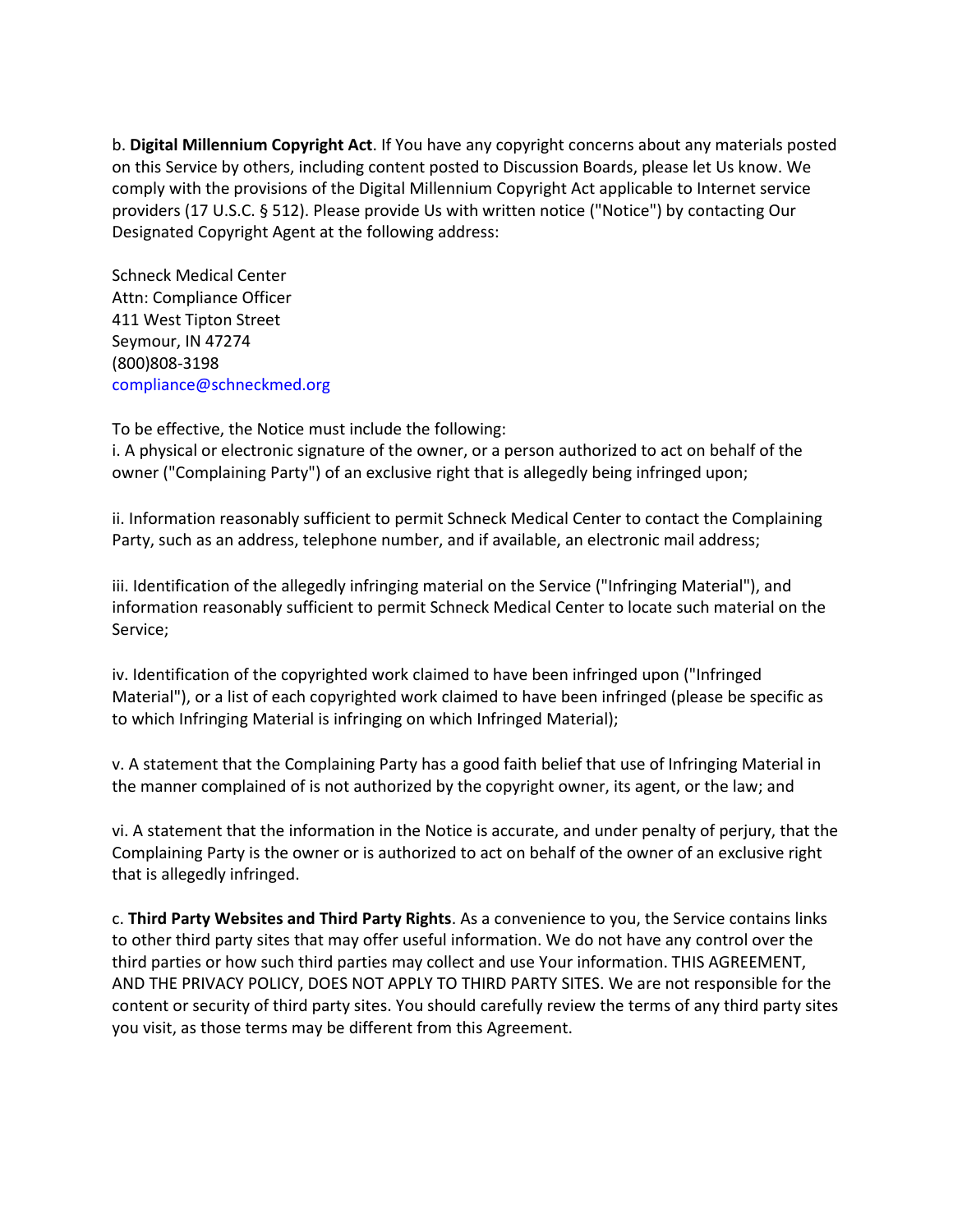You acknowledge that the software for the Patient Portal is licensed by Schneck Medical Center from a third party.

## **7. Disclaimers and Liability**.

a. **Disclaimer**. THE INFORMATION CONTAINED IN THE SERVICE IS PRESENTED IN SUMMARY FORM ONLY AND IS INTENDED TO PROVIDE BROAD CONSUMER UNDERSTANDING AND KNOWLEDGE OF HEALTH CARE TOPICS. THE INFORMATION SHOULD NOT BE CONSIDERED COMPLETE AND SHOULD NOT BE USED IN PLACE OF A VISIT, CALL, CONSULTATION OR ADVICE OF YOUR PHYSICIAN OR OTHER HEALTH CARE PROVIDER. NOTWITHSTANDING ANYTHING TO THE CONTRARY IN THE SERVICE, THE SERVICE DOES NOT RECOMMEND THE SELF-MANAGEMENT OF HEALTH PROBLEMS. INFORMATION OBTAINED BY USING THE SERVICE IS NOT EXHAUSTIVE AND DOES NOT COVER ALL DISEASES, AILMENTS, PHYSICAL CONDITIONS OR THEIR TREATMENT. SHOULD YOU HAVE ANY HEALTH CARE-RELATED QUESTIONS, PLEASE CALL OR SEE YOUR PHYSICIAN OR OTHER HEALTH CARE PROVIDER PROMPTLY. YOU SHOULD NEVER DISREGARD MEDICAL ADVICE OR DELAY IN SEEKING IT BECAUSE OF SOMETHING YOU HAVE READ IN THE SERVICE.

INFORMATION ACCESSED THROUGH THIS SERVICE IS PROVIDED "AS IS" AND "AS IS AVAILABLE", WITHOUT WARRANTY, EXPRESS OR IMPLIED. SCHNECK MEDICAL CENTER DOES NOT GUARANTEE THAT YOU WILL BE ABLE TO ACCESS THE SERVICE, INCLUDING THE PATIENT PORTAL AT ANY TIME OF YOUR CHOOSING. YOU ARE RESPONSIBLE FOR PRINTING COPIES OF YOUR INFORMATION IF YOU WANT TO HAVE THE INFORMATION AVAILABLE IN THE EVENT THAT THE PATIENT PORTAL IS UNAVAILABLE. ALL IMPLIED WARRANTIES OF MERCHANTABILITY AND FITNESS FOR A PARTICULAR USE OR PURPOSE ARE HEREBY EXCLUDED. SCHNECK MEDICAL CENTER AND INFORMATION PROVIDERS MAKE NO WARRANTY AS TO THE RELIABILITY, ACCURACY, TIMELINESS, USEFULNESS OR COMPLETENESS OF THE INFORMATION, INCLUDING BUT NOT LIMITED TO THE CLINICAL CONTENT ON THE SERVICE OR INFORMATION IN THE PATIENT PORTAL. SCHNECK MEDICAL CENTER AND INFORMATION PROVIDERS CANNOT AND DO NOT WARRANT AGAINST HUMAN AND MACHINE ERRORS, OMISSIONS, DELAYS, INTERRUPTIONS OR LOSSES, INCLUDING LOSS OF DATA. SCHNECK MEDICAL CENTER AND INFORMATION PROVIDERS CANNOT AND DO NOT GUARANTEE OR WARRANT THAT FILES AVAILABLE FOR DOWNLOADING FROM THIS SERVICE WILL BE FREE OF INFECTION OR VIRUSES, WORMS, TROJAN HORSES OR OTHER CODE THAT MANIFEST CONTAMINATING OR DESTRUCTIVE PROPERTIES. PLEASE CONTACT HEALTH INFORMATION OR YOUR PHYSICIAN OFFICE IMMEDIATELY IF YOU BELIEVE THAT YOUR INFORMATION ON THE PATIENT PORTAL IS NOT ACCURATE.

ONLINE DISCUSSION BOARDS, FORUMS AND OTHER COMMUNITIES ON THIS SERVICE ("FORUMS") MAY BE MODERATED. THE MESSAGES POSTED IN THESE FORUMS ARE NOT CHECKED FOR MEDICAL ACCURACY. THE OPINIONS EXPRESSED IN THESE FORUMS REFLECT ONLY THE OPINIONS OF THE INDIVIDUAL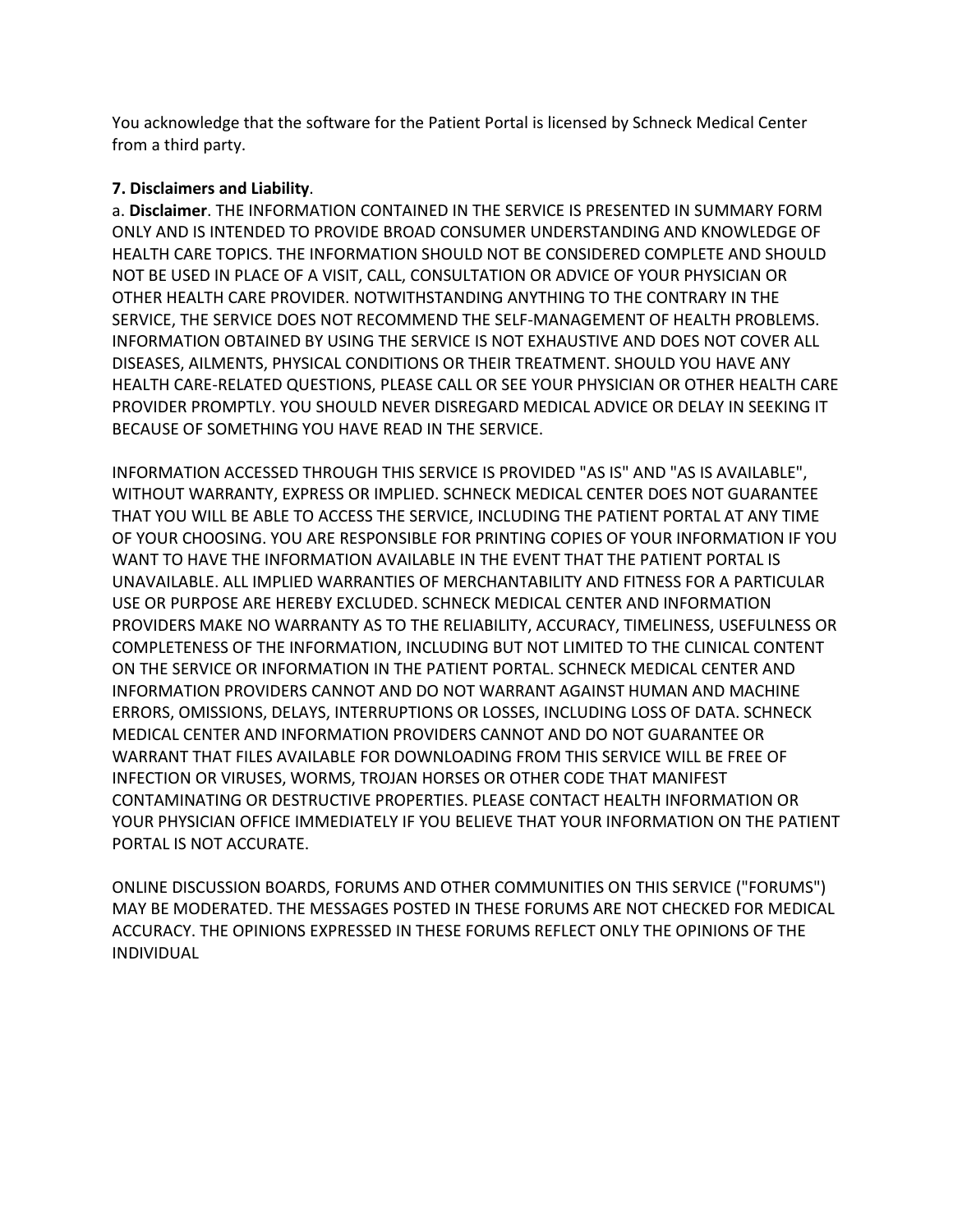AUTHORS AND DO NOT REFLECT THE VIEWPOINT OF SCHNECK MEDICAL CENTER OR ANY OF ITS INFORMATION PROVIDERS. THE SERVICE IS NOT RESPONSIBLE FOR ANY STATEMENTS OR MATERIALS POSTED IN THESE FORUMS.

**b. Limitation of Liability**. THE INFORMATION IS COMPILED FROM A VARIETY OF SOURCES ("INFORMATION PROVIDERS"), INCLUDING BUT NOT LIMITED TO SCHNECK MEDICAL CENTER. NEITHER SCHNECK MEDICAL CENTER NOR ITS AFFILIATES NOR ANY INFORMATION PROVIDER SHALL BE RESPONSIBLE FOR INFORMATION PROVIDED HEREIN (OR OMITTED THEREFROM) UNDER ANY THEORY OF LIABILITY OR INDEMNITY. LIABILITY OF SCHNECK MEDICAL CENTER OR INFORMATION PROVIDERS, IF ANY, FOR DIRECT DAMAGES ARISING OUT OF, OR RELATED TO, THE SERVICE (INCLUDING, WITHOUT LIMITATION, LIABILITY ARISING OUT OF CONTRACT, NEGLIGENCE, STRICT LIABILITY, TORT OR PATENT OR COPYRIGHT INFRINGEMENT) SHALL NOT EXCEED THE FEES PAID BY YOU FOR THE PARTICULAR INFORMATION OR SERVICE PROVIDED. IN NO EVENT SHALL SCHNECK MEDICAL CENTER OR ANY INFORMATION PROVIDER BE LIABLE FOR ANY DAMAGES IN EXCESS OF THE AMOUNT REFERRED TO ABOVE, AND ALL OTHER DAMAGES, DIRECT OR INDIRECT, SPECIAL, INCIDENTAL, CONSEQUENTIAL OR PUNITIVE, ARE HEREBY EXCLUDED EVEN IF SCHNECK MEDICAL CENTER OR THE INFORMATION PROVIDER HAS BEEN ADVISED OF THE POSSIBILITY OF SUCH DAMAGES. NEITHER SCHNECK MEDICAL CENTER NOR ANY INFORMATION PROVIDER SHALL BE RESPONSIBLE FOR ANY STATEMENTS OR MATERIALS POSTED IN CHAT ROOMS, DISCUSSION BOARDS, FORUMS OR OTHER COMMUNITIES ON THE SERVICE, INCLUDING THE PATIENT PORTAL, UNDER ANY THEORY OF LIABILITY OR INDEMNITY, NOR SHALL SCHNECK MEDICAL CENTER BE RESPONSIBLE FOR YOUR RELIANCE ON ANY OF THE CLINICAL CONTENT POSTED ON THE SERVICE.

c. **Indemnification**. You agree to indemnify, defend and hold harmless Schneck Medical Center, its officers, directors, employees, agents, suppliers and Licensors (collectively the "Service Providers") from and against all losses, expenses, damages and costs, including reasonable attorneys' fees, resulting from any violation of this Agreement or any activity related to Your Account, Your activities on the Service, or the Patient Portal (including negligent or wrongful conduct) by You or any other person accessing the Service using your Service Account.

d. **Third Party Rights**. The provision of paragraph 7(c) is for the benefit of the Service Providers. Each of these individuals or entities shall have the right to assert and enforce those provisions directly against You on its own behalf.

## **8. Prohibited Conduct**.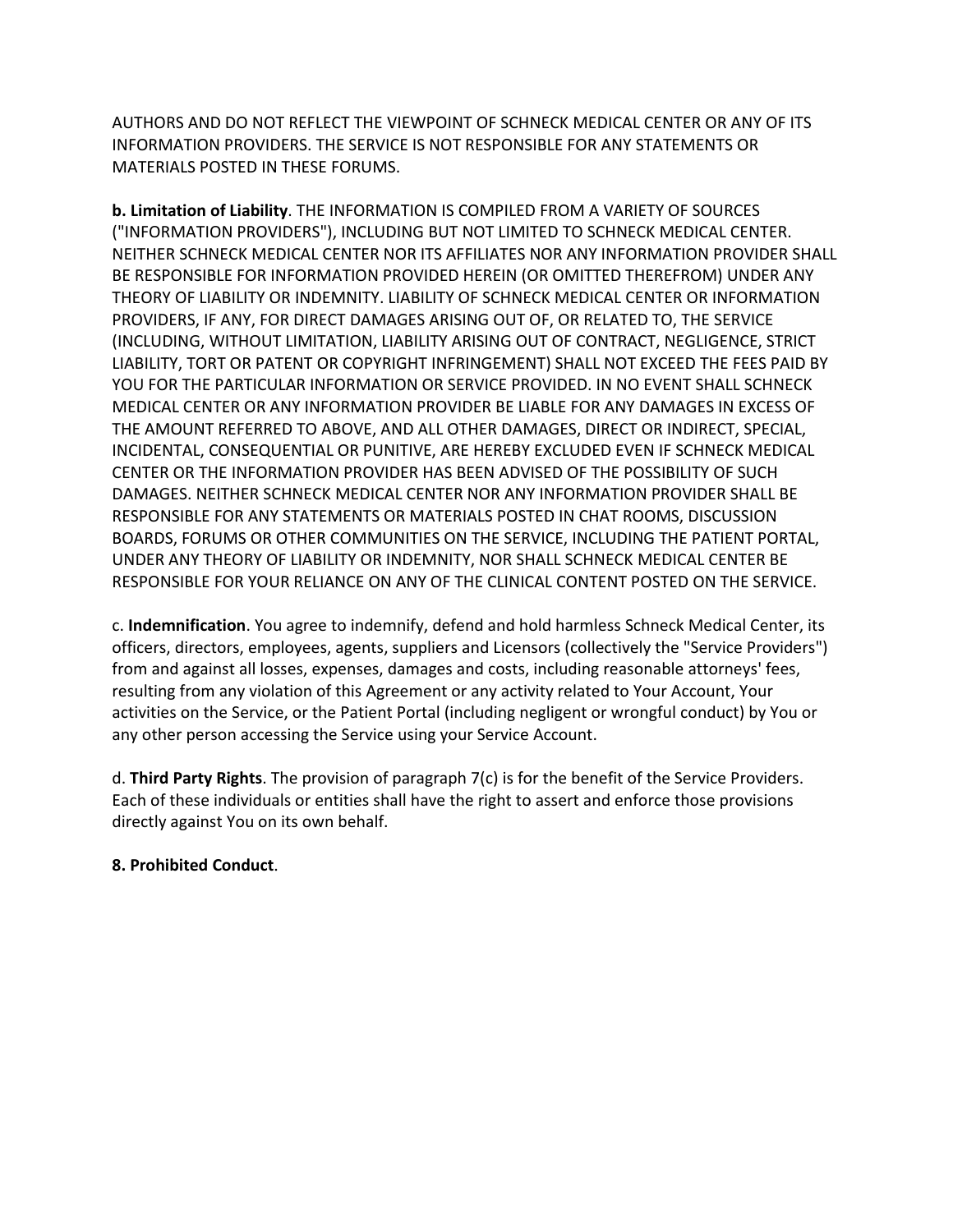a. You may not post or transmit any message anonymously or under a false name. You may not permit any other person (other than an agent acting on Your behalf and subject to Your supervision) to access the Service using Your Account for any purpose.

b. You may not post or transmit any message which is libelous, defamatory or which discloses private or personal matters concerning any person. You may not post or transmit any message, data, image or program which is indecent, obscene or pornographic.

c. You may not post or transmit any message, data, image or program that would violate the property rights of others, including unauthorized copyrighted text, images or programs, trade secrets or other confidential proprietary information, and trademarks or service marks used in an infringing fashion.

d. You may not interfere with other members' use of the Service, including, without limitation, disrupting the normal flow of dialog in a chat room.

e. You may not post or transmit any file which contains viruses, worms, "Trojan horses", or any other contaminating or destructive features.

f. You may not post or transmit any message which is harmful, threatening, abusive or hateful. It is not the Service's intent to discourage You from taking controversial positions or expressing vigorously what may be unpopular views; however, Schneck Medical Center reserves the right to take such action as it deems appropriate in cases where the Service is used to disseminate statements which are deeply and widely offensive and/or harmful or otherwise unacceptable.

g. You may not post or transmit charity requests, petitions for signatures, chain letters or letters relating to pyramid schemes. You may not post or transmit any advertising, promotional materials or any other solicitation of other members to use or purchase goods or services.

h. You may not: (i) post a single article to more than five (5) areas of the Service; (ii) post to any area which is off-topic according to the owner of the area; or (iii) send unsolicited mass emailings to other members.

i. You may not use the facilities and capabilities of the Service to conduct any activity or solicit the performance of any activity which is illegal or which infringes on or violates the rights of others.

#### **9. Miscellaneous**.

The Service, including the Patient Portal, is provided to You as a convenience. Schneck Medical Center has the right to terminate Your Patient Portal Access, or Your Account access, at any time for any reason.

This Agreement shall be governed by and construed in accordance with the laws of the State of Indiana. You agree that any legal action or proceeding between Schneck Medical Center and You for any purpose arising out of or concerning this Agreement or the parties' obligations hereunder shall be brought exclusively in a court of competent jurisdiction sitting in Jackson County, Indiana. Any cause of action or claim You may have with respect to the Service must be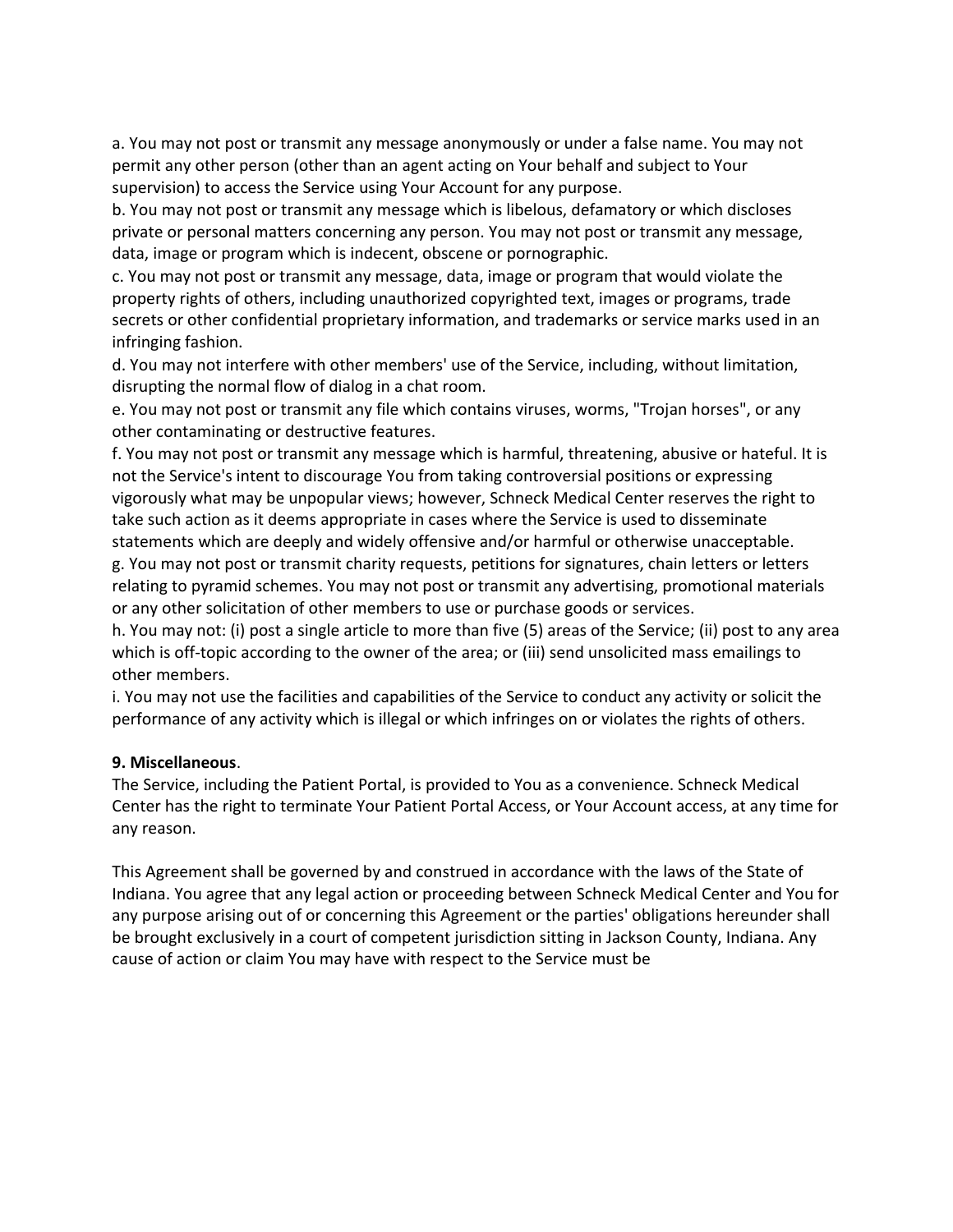commenced within one (1) year after the claim or cause of action arises. Schneck Medical Center's failure to insist upon or enforce strict performance of any provision of this Agreement shall not be construed as a waiver of any provision or right. Neither the course of conduct between the parties nor trade practice shall act to modify any provision of this Agreement. Schneck Medical Center may assign its rights and duties under this Agreement to any party at any time without notice to You. This Agreement constitutes the entire agreement between You and Schneck Medical Center, and contains all of the understandings and agreements of the parties, in respect of the subject matter hereof.

## **10. Term/Termination**.

The license granted to You in order for You to access and use the Service is conditioned on Your complete acceptance of this Agreement without modification. This Agreement shall commence upon Your accessing the Service. Your license to access the Service may be terminated by Schneck Medical Center without notice at any time for any reason. If this Agreement is terminated, You may no longer use the Service, and You agree that any continued use thereof is subject to this Agreement.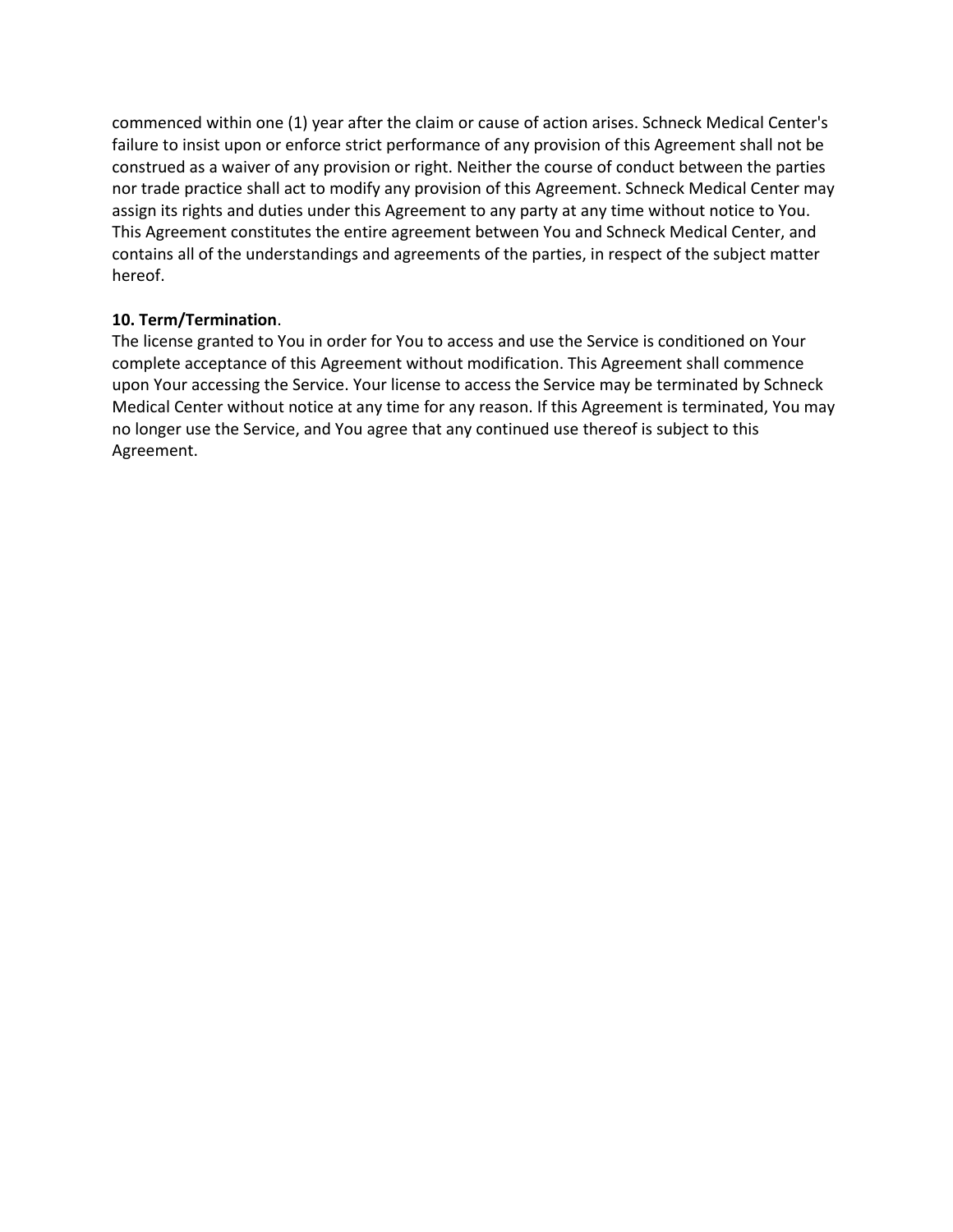# II. PRIVACY POLICY

## 1. **Introduction**.

Schneck Medical Center is dedicated to maintaining the Service in accordance with all industry standards and legal obligations. This Privacy Policy is designed to give You a clear understanding of how We operate Our Website ("Service") and how We handle Your personal information. All definitions contained in the Terms And Conditions are expressly incorporated herein. When You visit and navigate the Service, We will not collect personal information (e.g., data that is unique to an individual, such as a name, address, email address or telephone number) about You unless You provide Us that information voluntarily. Such information is required to set up an Account and to access the Patient Portal.

## 2. **What We Collect and How We Use It**.

You may use portions of the Service without setting up an Account or providing any personal information. However, We require You to register for certain services, including Our free health emails, discussion boards (when available), and other features, including online bill pay and the Patient Portal. When You use these features, We will clearly disclose what information is required, what information is optional and how that information may be used.

We treat any personal information You give Us as confidential. We do not analyze Your personal information nor do We collect specific information about Your use of the Service.

Schneck Medical Center will not disclose to third parties any identifying personal information gathered from You during registration or setting up an Account, unless (1) We tell You how Your information will be used and you give Schneck Medical Center specific permission to share this information or (2) Schneck Medical Center is required to disclose such information by any applicable law or legal process (e.g., a subpoena or court order). Where We disclose identifying personal information to third parties with Your authorization, We will require the recipient to use the information only for the purpose provided. To the extent information You provide is incorporated into Your medical record, Our use of that information is governed by Our Notice of Privacy Practices.

# a. Emails.

When You sign up for free health emails, Schneck Medical Center maintains information about Your selections only for the purpose of sending You the emails. We do not use identifying personal information for any other purpose although it may be included in anonymous, aggregated statistical information. We will send You only information that You request.

We use the information gathered from email registration in aggregate form only. In other words, we combine the information with data collected from other individuals to produce anonymous, aggregated statistical information. We collect and use demographic information in order to improve the content of Our Web site. We also may share this anonymous, aggregated information, which does not identify individuals, with partners or other third parties. In instances where third parties may receive anonymous, aggregated user information collected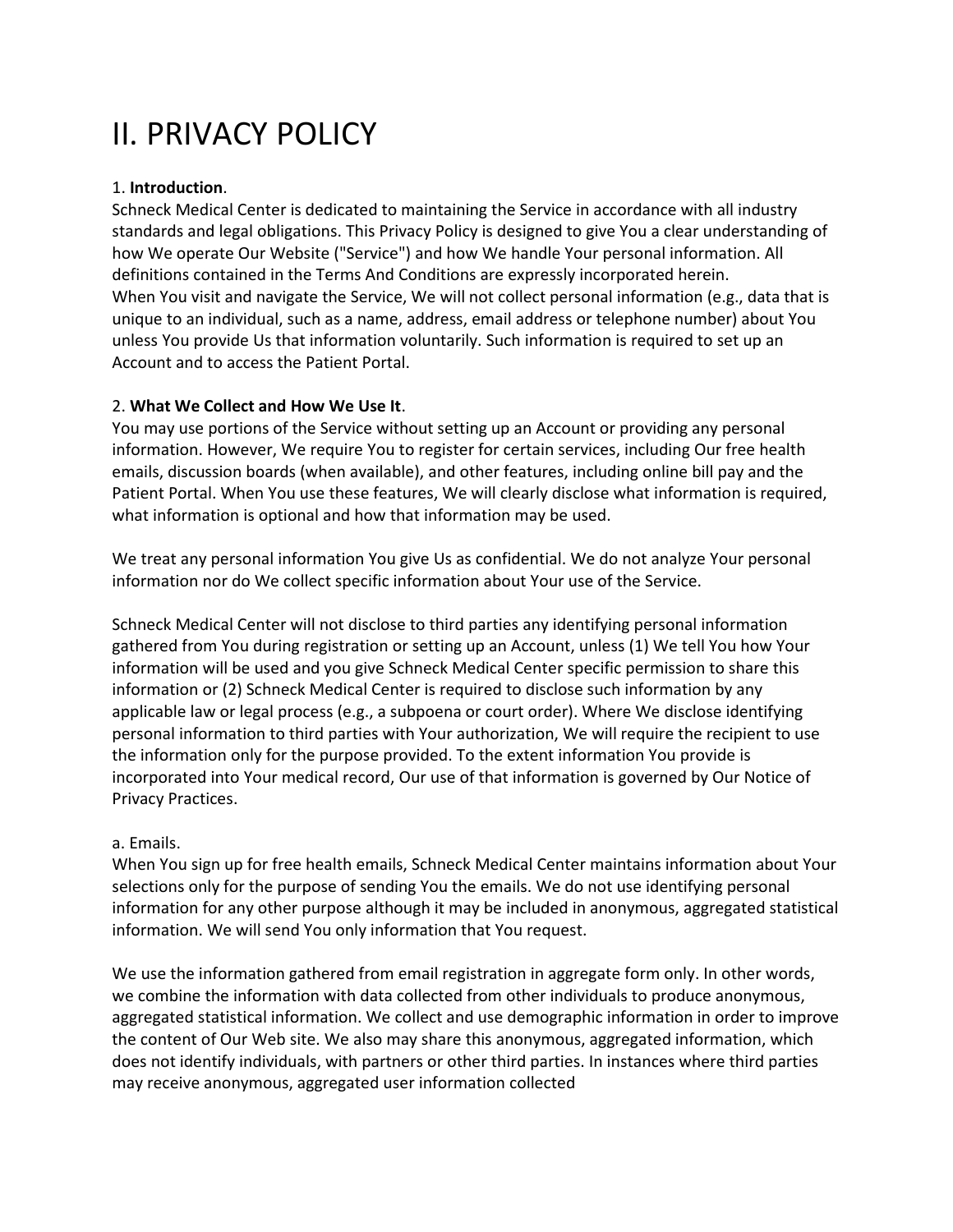on Our site, Our agreements with the third parties, including sponsors, generally provide that the third parties will not use the anonymous, aggregated user information to identify individual users or sell, disclose or provide access to any user information collected on Our web site that would identify any individual or connect any individual to specific illnesses or conditions.

## b. Cookies.

Cookies are small bits of information placed on Your computer's hard drive by a website. It is a simple text file that helps Your browser to remember certain information that the Web site can later retrieve to streamline communication between Your browser and the Web site. Schneck Medical Center does not store this information. Our site can only read the cookies placed on Your computer by Us. We cannot access any information on Your hard drive placed there by You or any other source. Schneck Medical Center uses cookies for user convenience. The cookie will tell Our system certain information so You don't have to fill in the same information each time You visit us. Schneck Medical Center uses only benign cookies that have no functionality. Cookies also may be used by Schneck Medical Center on an aggregate basis to track site navigation. This information is not traceable to an individual user, but is used to improve Our Web site and may be shared with advertisers.

If You click on a sponsorship acknowledgment, or other links on the Service, You will be leaving Schneck Medical Center and will be directed to the sponsor's site. Be aware that Schneck Medical Center has no control over the practices of other Web sites. Your computer may receive cookies from other sites and You will not be protected by Schneck Medical Center's security and privacy policies.

The cookie feature can be turned off on Your browser. For more information on turning off the cookie feature, consult Your browser help section.

#### c. IP Addresses.

An Internet Protocol (IP) address is a number that is automatically assigned to Your computer by Your Internet Service Provider (ISP) whenever You access the Internet. This number may be the same each time You access the Internet or it may change. Like other Internet sites, Schneck Medical Center uses IP addresses to collect aggregate information about numbers of visitors and Web site usage. The address is logged on Our server when Your computer requests information from Schneck Medical Center. However, to allow users to access Our Web site anonymously, Your IP address is not linked with personal information about You. Schneck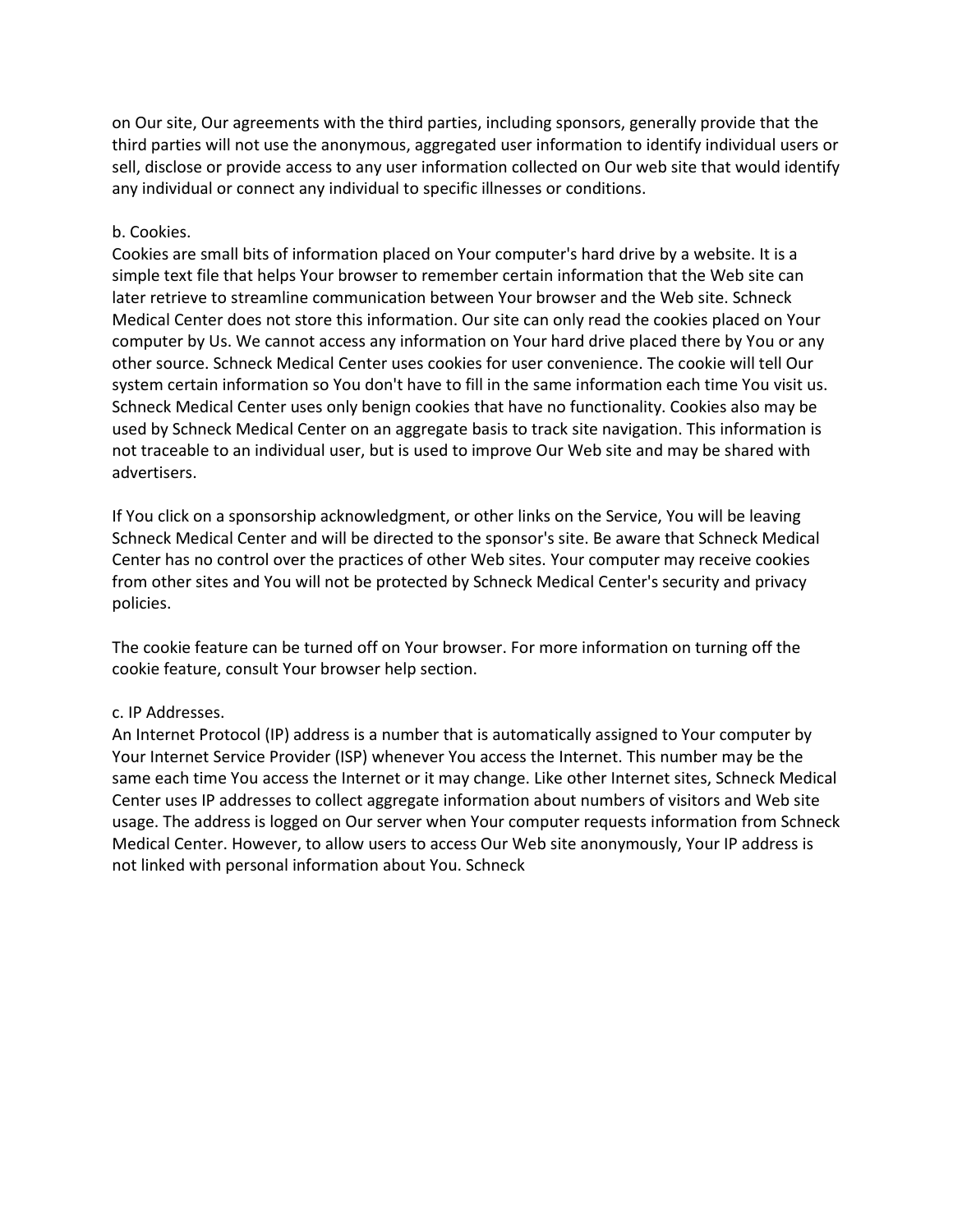Medical Center reserves the right, in rare instances, to use IP addresses to identify individuals who threaten Our Web site, service or customers.

## e. Contests.

When Schneck Medical Center runs a contest, we may ask for personal information when You enter the contest. If so, We will describe in each instance why We are asking for that personal information and how We plan to use that information

## f. Patient Portal.

Your physician and other healthcare providers may access Your health information, which is included in the Patient Portal, and may be modified by You, for purposes of treatment, or otherwise in accordance with the privacy and security provisions of HIPAA.

## g. Education.

Schneck may use Account Information, including Patient Portal information, from You without further authorization as part of Schneck Medical Center's educational activities and programs, and for research purposes so long as the information is de-identified and used in accordance with applicable state and federal regulations.

## 3. **HIPAA**.

Schneck Medical Center is fully committed to complying with all federal and state laws and regulations concerning the confidentiality of medical record information. Our HIPAA Notice of Privacy Practices can be found at:

http://schneckmed.org/yourvisit/privacypractices.aspx

# **4. Security of Information.**

Schneck Medical Center implements security procedures designed to protect personal information You submit to Us from misuse or unauthorized disclosure. The personal information that You submit to Us is stored in Our database, which We secure using industry standard methods (e.g., an electronic firewall).

Schneck Medical Center endeavors to safeguard Your personal information. However, like other Internet sites, We cannot guarantee that it is completely secure from people who might attempt to evade security measures or intercept transmissions over the Internet.

Similarly, We cannot completely ensure the privacy of email communications to and from Our Web site because they are not encrypted and, therefore, are not secure. These communications, like most Internet email, could be intercepted without Your knowledge and permission, while in transit to or from Our Web site. If You are concerned about Your privacy, We suggest that You do not use email to communicate information to Us that You consider sensitive.

When You register for Schneck Medical Center's free health emails, Your information is not secure during transmission to Us.